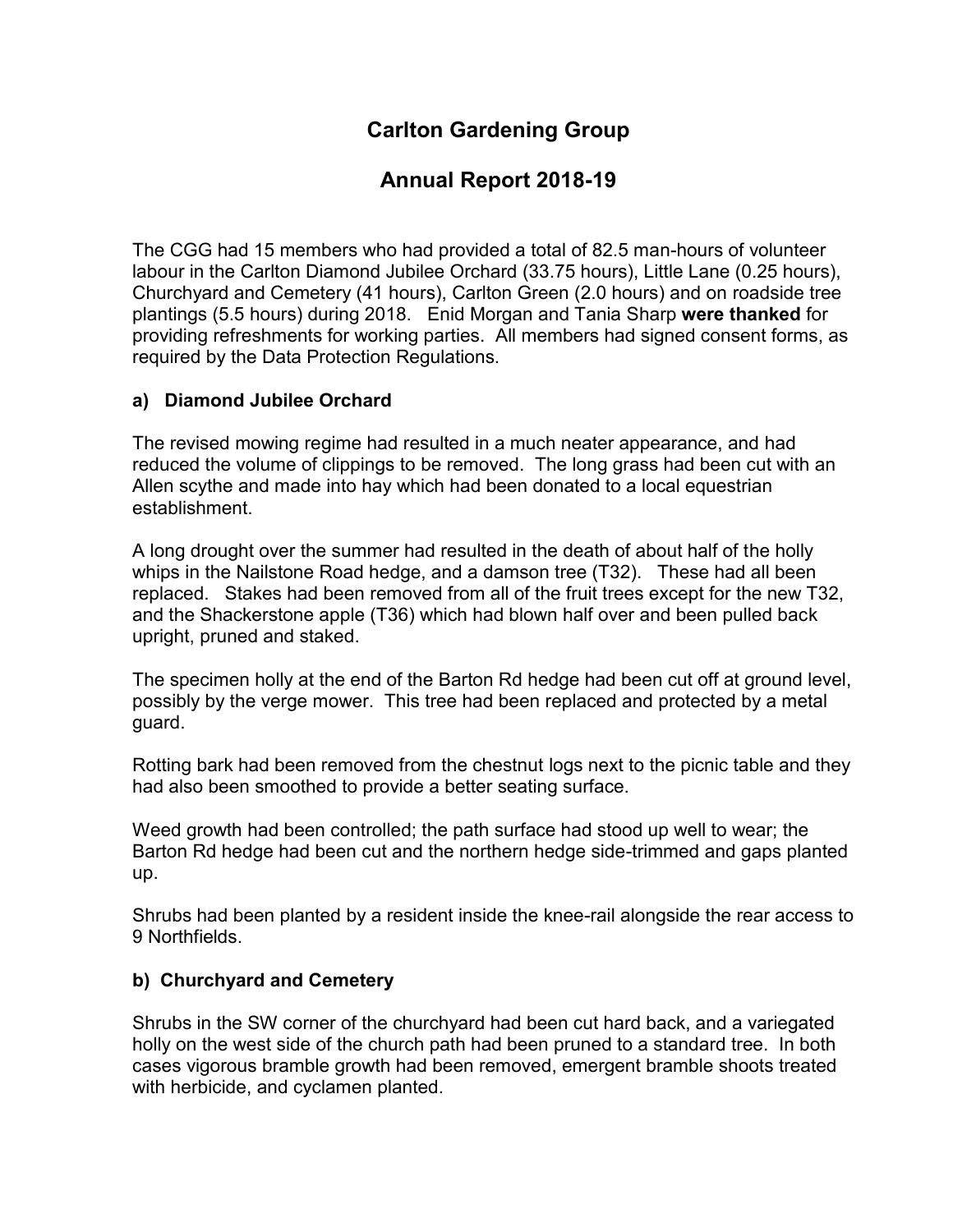A small section of bank between the church path and a kerbed grave had been re-graded and turfed, and this experiment had worked well. The remaining areas of bank would be re-graded to a similar profile by a volunteer contractor when pipes were laid for a servery and toilet, and would then be cultivated by the Gardening Group.

The dead flowering cherry tree, and a rowan tree in poor condition near the church gate had been felled; the rowan had been found to be hollow and at risk of collapse. The rowan had been left to see whether it would coppice from the stool. The dead cherry root would be removed when the path banks were re-graded; possible replacement trees were being considered by the PC and PCC.

#### **c) Little Lane**

The path had settled down well and provided an excellent all-weather walking surface. Bramble growth in the cleared areas had been controlled by spot treatment with herbicide.

## **d) Roadside hedges**

Three out of the five oak tree planted in 2017 had died in the summer drought, in spite of watering. All three trees had now been replaced with smaller container-grown oak trees.

## **e) Carlton Green**

The ash tree on the West Green had been cut back because some branches were rubbing against cables. Encroaching turf had been trimmed back from the footway along the East Green.

## **Forward work programme**

## **Spring**

| Orchard     | Liaise with contractor about areas to be mowed. Weed grassed areas.<br>Monitor weeds in paths and Nailstone Rd hedge and spray if<br>necessary. Spray round fruit trees. Check whether shrubs along board |
|-------------|-----------------------------------------------------------------------------------------------------------------------------------------------------------------------------------------------------------|
|             | fences need wire or tying up. Transplant ferns away from board fence adj                                                                                                                                  |
|             | no.10 to allow mowing. Prune plum and damson trees. Consider                                                                                                                                              |
|             | removal of wire fence near electricity transformer. Check compost                                                                                                                                         |
|             | bins, use/dispose of contents, consider reducing number of bins, stabilise<br>retained bins.                                                                                                              |
| Churchyard  | Remove bramble regrowth from cleared areas and spot treat and new<br>shoots.                                                                                                                              |
| Cemetery    | Level new graves; sow grass seed; check made-up ground.<br>Lay out new burial area.                                                                                                                       |
| Little Lane | Control bramble growth in bare area near seat.                                                                                                                                                            |